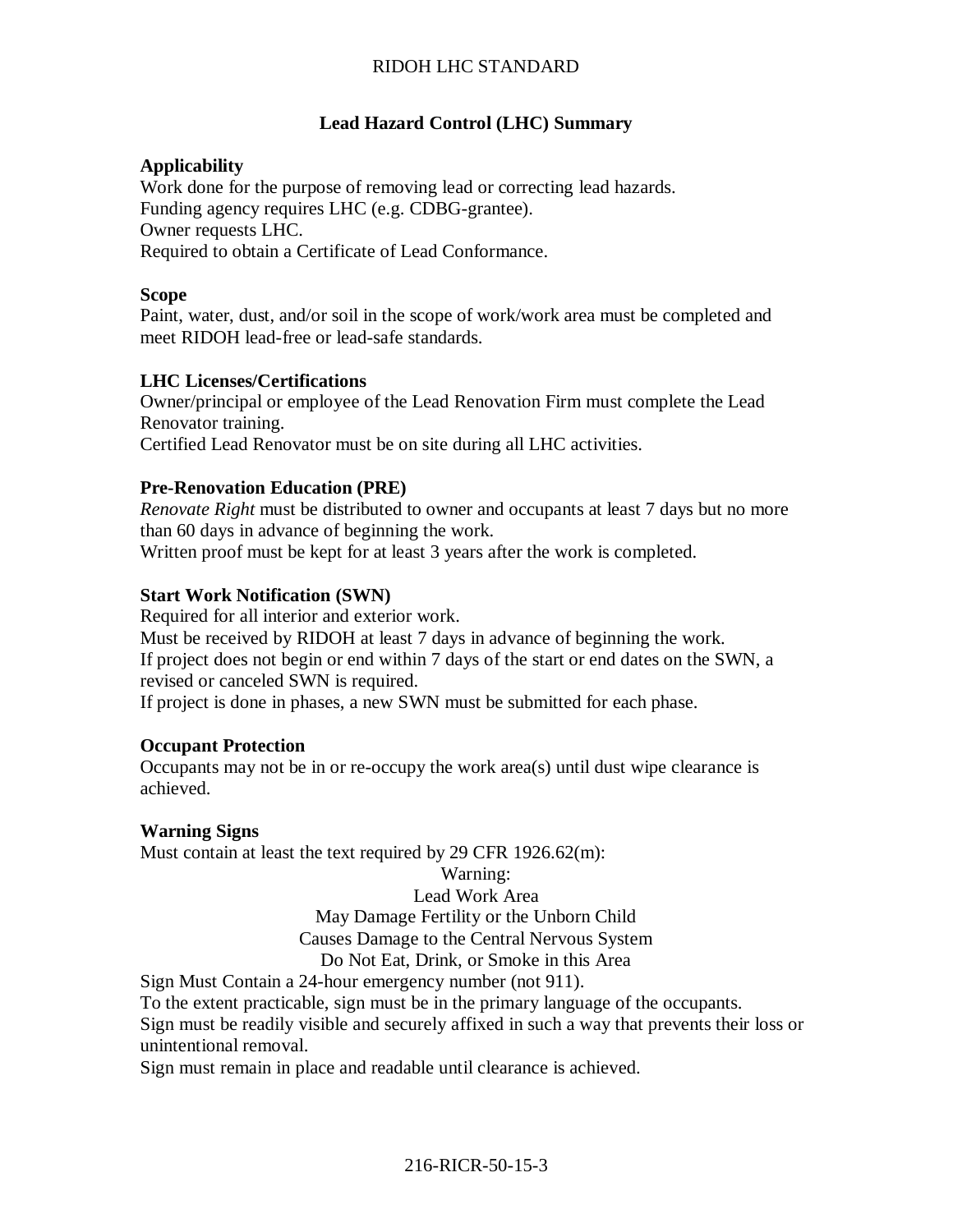| <b>Media</b>               | <b>Lead Free</b>  | <b>Lead Safe</b>                                                                                                                                                                                                              | <b>Conditionally</b><br><b>Lead Safe</b>                                 | <b>Lead Hazard</b>                                                                                                                                                                             |
|----------------------------|-------------------|-------------------------------------------------------------------------------------------------------------------------------------------------------------------------------------------------------------------------------|--------------------------------------------------------------------------|------------------------------------------------------------------------------------------------------------------------------------------------------------------------------------------------|
| Paint                      | $< 90$ ppm        | 90 to $< 5,000$ ppm<br>or $< 1.0$ mg/cm <sup>2</sup>                                                                                                                                                                          | <b>Intact Paint</b><br>$\geq 5,000$ ppm<br>or $> 1.0$ mg/cm <sup>2</sup> | <b>Damaged Paint</b><br>$\geq 5,000$ ppm<br>or $> 1.0$ mg/cm <sup>2</sup>                                                                                                                      |
| <b>Dust</b>                | $< 10 \mu g/ft^2$ | Floors:<br>10 to $< 40 \mu g / \text{ft}^2$<br><b>Window Sills:</b><br>10 to < 250 $\mu$ g/ft <sup>2</sup><br>Window Wells:<br>10 to < 400 $\mu$ g/ft <sup>2</sup><br>Any Other Surfaces:<br>10 to $< 40 \mu g / \text{ft}^2$ |                                                                          | Floors:<br>$\geq 40 \mu g / \text{ft}^2$<br>Window Sills:<br>$>$ 250 µg/ft <sup>2</sup><br>Window Wells:<br>$>$ 400 µg/ft <sup>2</sup><br>Any Other Surfaces:<br>$\geq 40 \mu g / \text{ft}^2$ |
| Soil                       | $< 150$ ppm       | $< 400$ ppm                                                                                                                                                                                                                   | <b>Covered Soil</b><br>$\geq$ 400 ppm                                    | <b>Bare Soil</b><br>$>400$ ppm                                                                                                                                                                 |
| <b>First Draw</b><br>Water | $<$ 5 ppb         | 5 ppb to $< 15$ ppb                                                                                                                                                                                                           |                                                                          |                                                                                                                                                                                                |
| <b>Flushed</b><br>Water    | Not Applicable    | $<$ 15 ppb                                                                                                                                                                                                                    |                                                                          | $\geq$ 15 ppb                                                                                                                                                                                  |

### **Environmental Lead Standards**

## **Interim Controls**

Paint stabilization.

Non-permanent enclosure or encapsulation.

Modification of double-hung windows by stripping sashes, installing track liners, and covering wells.

Covering soil with grass, gravel, or mulch, with or without landscape fabric.

#### **Abatement Methods**

Window replacement.

Paint removal using approved methods.

Mechanically fastened permanent enclosure with all edges and seams sealed.

Liquid encapsulation products may be considered a form of abatement when approved in advance by RIDOH. The encapsulation process must meet all requirements of the manufacturer's 20-year warranty, including but not limited to, surface assessment testing, proper preparation, approved primers, application methods, number and thickness of coats, periodic monitoring and touch up as necessary.

Intact component removal/replacement.

Covering soil with pavement.

Excavating lead-contaminated soil.

Replacing all leaded pipes, soldered joints, couplings, and fixtures with Lead Free materials.

## **Prohibited Work Practices**

Dry hand scraping, except for within one foot of electrical outlets;

Dry hand sanding, except for "feathering" of previously treated interior painted surfaces; Using a heat gun or other heated device, which chars paint, or at surface temperatures at or above 1100º F;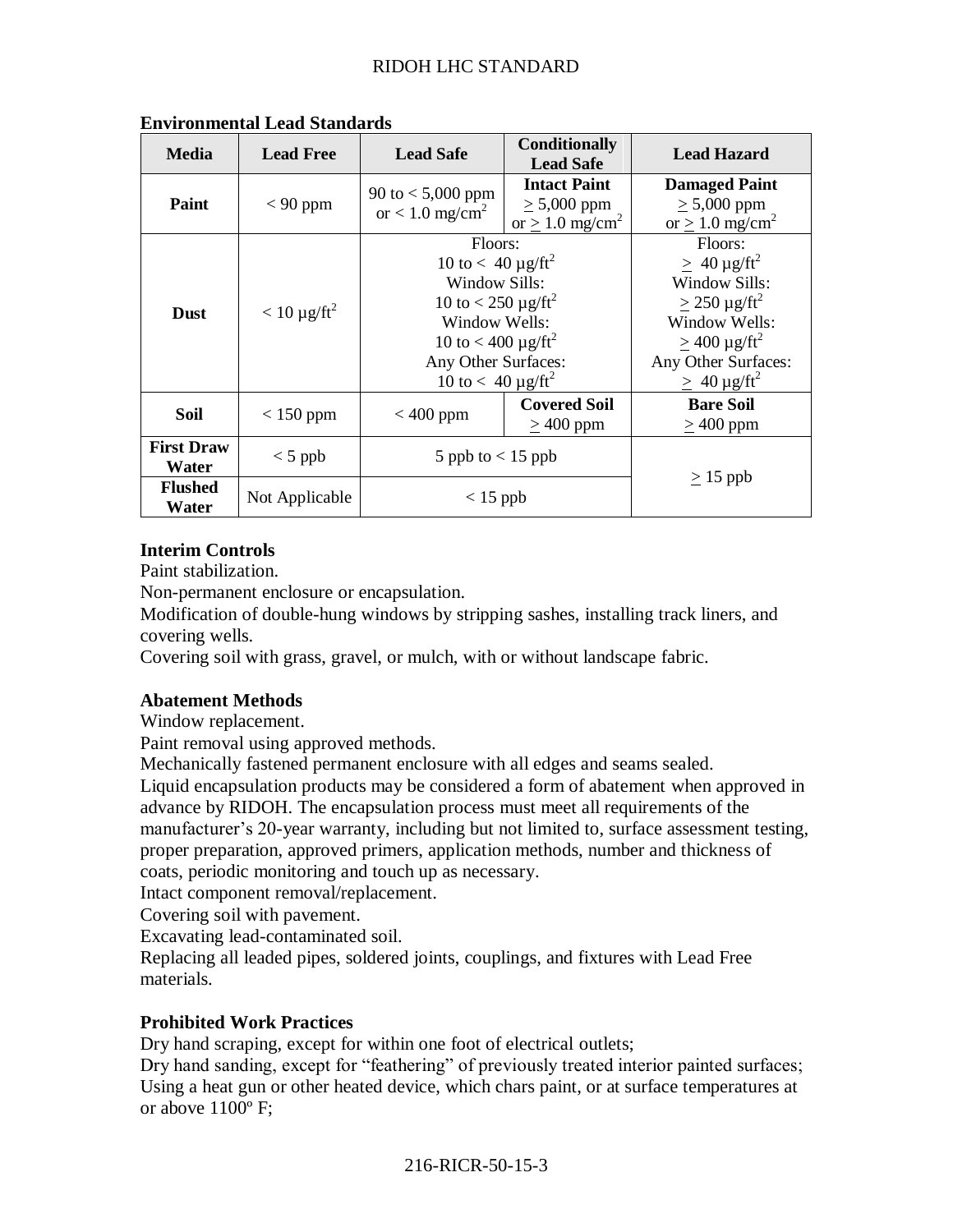## RIDOH LHC STANDARD

Open flame burning or torching;

Using paint strippers which are flammable or contain methylene chloride;

Using mechanical paint removal equipment not controlled by a HEPA vacuum system, and/or with a sanding or scraping disk wider than the direct surface upon which it is being used;

Using dry abrasive blasting equipment not controlled by a HEPA vacuum system; Hydro blasting, including but not limited to, using wet abrasive blasting equipment, and pressure or power washing;

Any other interior methods not approved by RIDOH;

Any other exterior methods not approved by DEM Office of Air Resources; and/or Any treatment in violation of local municipal building codes.

## **Approved Work Practices**

Wet hand scraping or sanding;

"Feathering" of previously treated interior painted surfaces;

Using heat guns that do not char paint or exceed 1100º F;

Paint stripping in adequately ventilated areas using non-flammable chemical strippers that do not contain methylene chloride;

Using shrouded mechanical paint removal equipment controlled by a HEPA vacuum system, provided that any and all spent abrasive, paint, particulate, dust, and/or other debris generated by the operations is immediately collected by the system, and provided that no sanding or scraping disk is wider than the direct surface upon which it is being used;

Using dry abrasive blasting equipment controlled by a HEPA vacuum system, provided that all spent abrasive, paint, particulate, dust, and/or other debris generated by the operations is immediately collected by the system, or a vacuum blast system used in accordance with the manufacturer's guidelines (variance required from RIDOH for interior blasting);

Any other interior methods approved in writing by RIDOH; or

Any other exterior methods approved in writing by DEM Office of Air Resources.

## **Cleaning**

If the work area is less than an entire room, cleaning must include the contained work area and 2 feet beyond the containment.

Final cleaning must begin no sooner than 1 hour after preliminary cleaning was completed.

#### **Clearance Inspection**

Clearance area may be "whole unit" or "worksite only". Dust wipe sampling must begin no sooner than 1 hour after final cleaning was completed.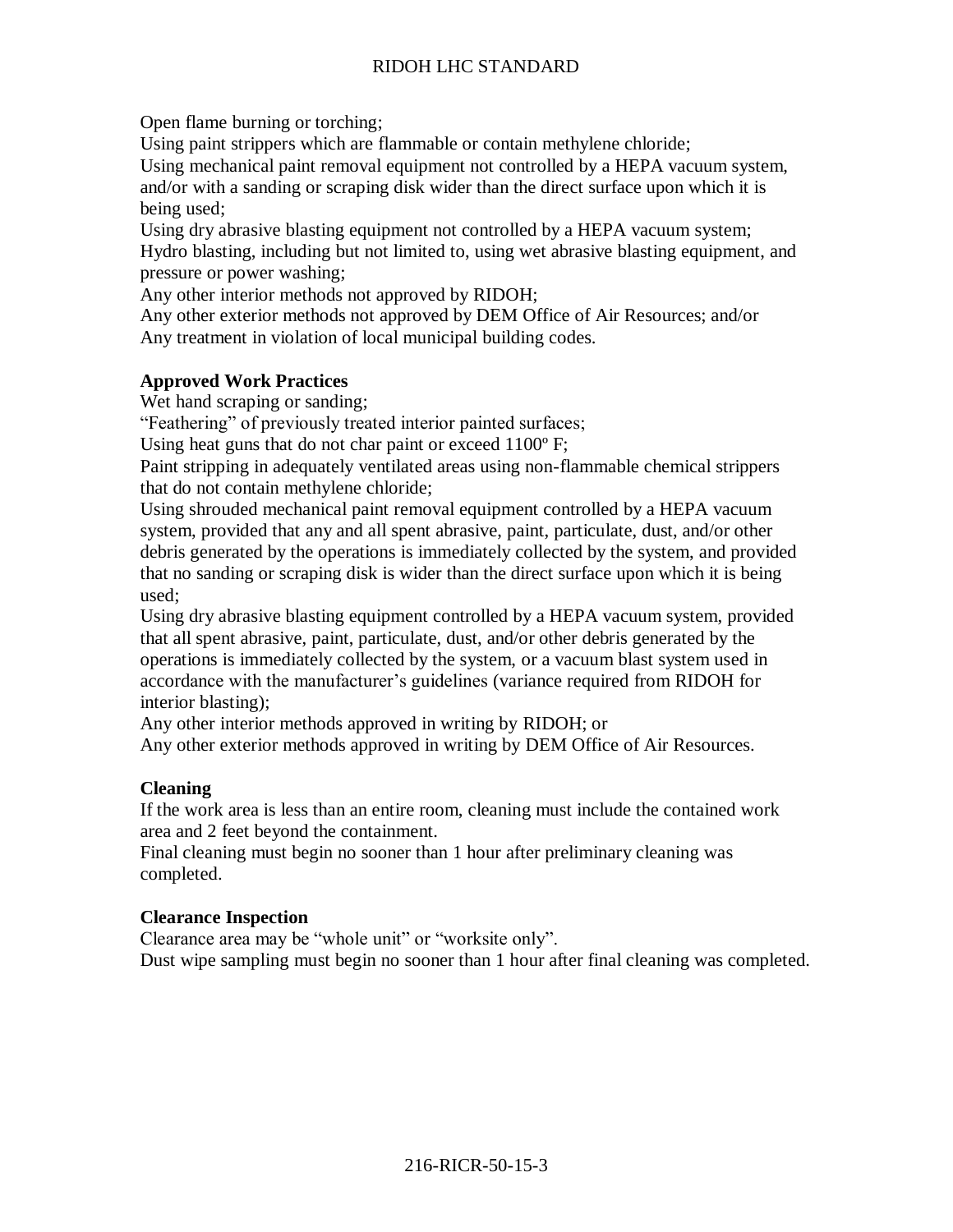| Form                                                  | Certificate                              | <b>Expiration</b>                     |  |  |
|-------------------------------------------------------|------------------------------------------|---------------------------------------|--|--|
| $*PBLC-15$                                            | <b>Conditional Lead Safe Certificate</b> | 2 years from passing interior         |  |  |
|                                                       |                                          | dust wipes                            |  |  |
| *PBLC-15I                                             | <b>Interior Conditional Lead Safe</b>    | The following June $30^{\text{th}}$ ; |  |  |
|                                                       | Certificate                              | exterior reinspection required        |  |  |
| PBLC-15E                                              | Certification of Lead-Safe Status with   | No longer issued; deregulated         |  |  |
|                                                       | <b>Annual Reinspection Exemption</b>     | upon property transfer, cannot        |  |  |
|                                                       |                                          | be renewed                            |  |  |
| $*PBLC-21$                                            | <b>Full Lead Safe Certificate or</b>     | No expiration                         |  |  |
|                                                       | <b>Certification of Lead-Free Status</b> |                                       |  |  |
| PBLC-27                                               | Partial Lead Safe Certificate            | Not applicable; temporary             |  |  |
|                                                       |                                          | certificate                           |  |  |
| *Comprehensive Environmental Lead Inspection required |                                          |                                       |  |  |

### **Lead Safe Certificates**

A Partial Lead Safe Certificate (PBLC-27) may be obtained to document the scope of work was completed and the work area(s) are safe for re-occupancy. Alternatively, a Lead Hazard Mitigation Inspection may be conducted to obtain a Certificate of Lead Conformance. A Conditional Lead Safe Certificate (PBLC-15) or Full Lead Safe Certificate (PBLC-21) can only be obtained when all hazards are corrected, and the paint, water, dust, and soil meet the RIDOH lead-free or lead-safe standards as determined by a Comprehensive Environmental Lead Inspection (CELI).